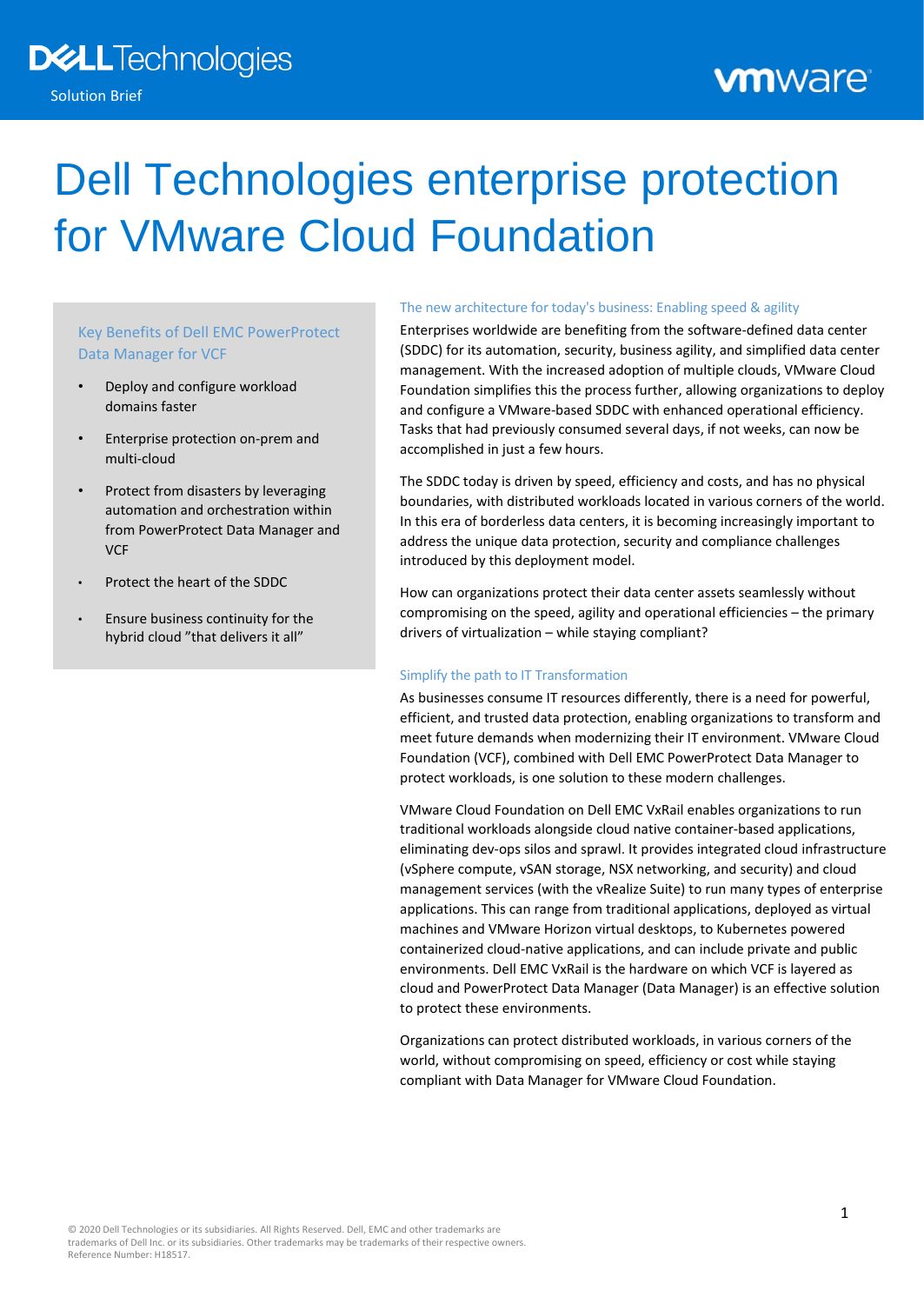#### Enterprise protection for VMware Cloud Foundation

Within the VMware architecture for the SDDC, PowerProtect Data Manager protects the management components of the virtual infrastructure layer. Also, when VMware Cloud Foundation is installed, Data Manager protects the Cloud Foundation management applications of the operations and cloud management layers which are made up of the vRealize Suite VMs.

Data Manager provides software-defined data protection, automated discovery, deduplication, operational agility, self-service and IT governance for physical, virtual, and cloud-based environments. The software provides centralized governance that helps mitigate risk and assures compliance of SLAs and SLOs through simple protection workflows. It enables automated discovery and onboarding of databases, VMs, and Dell EMC PowerProtect appliances as protection storage, and allows selfservice and centralized protection for Microsoft SQL Server and Oracle databases. Data Manager supports cloud protection use cases such as long-term retention, cloud disaster recovery, backup to cloud, and in-cloud backup. It also includes a SaaSbased reporting and monitoring.

PowerProtect Data Manager capabilities include the following:

- Is a software-defined stand-alone solution that is deployed as an open virtual appliance (OVA) in the vCenter environment. It runs as a virtual machine and stores backups to connected integrated storage.
- Discovers workloads such as virtual machines, databases (SQL, Oracle, SAP HANA and Exchange), file systems, and Kubernetes, and protects its assets by creating policies.
- Protects and manages the workloads based on the protection life cycle (PLC). Data Manager protects workloads on VMware SDDC, the heartbeat of the VCF

The workloads have respective vCenter Servers which are discovered as an asset source once registered with Data Manager. It then discovers the associated assets (VMs) and creates policies for scheduled backup with PLC.



1. The management WLD vCenter is registered with PowerProtect Data Manager.

The external VM proxy (vProxy) is installed on the management WLD vCenter server.  $2.$ 

#### Why Dell EMC PowerProtect Data Manager

With a single architecture that is easy to deploy, VMware Cloud Foundation enables consistent, secure infrastructure and operations across private and public cloud. With PowerProtect Data Manager, organizations have a VMware-certified enterprise protection solution for VMware Cloud Foundation.

Forged with multicloud enterprises in mind, the Dell Technologies and VMware partnership delivers the right infrastructure to address each underlying need from datacenter to cloud to edge, with technology solutions that include file storage to HCI to multi-cloud data protection. Data Manager for VMware Cloud Foundation is a shining example of this innovation.

The partnership is not just technology, it is an approach to IT simplification and modernization. Dell Technologies and VMware are trusted advisors and essential technology vendors that can help every organization build its own cloud, one that adapts to the business with flexibility in implementation across the entire portfolio.